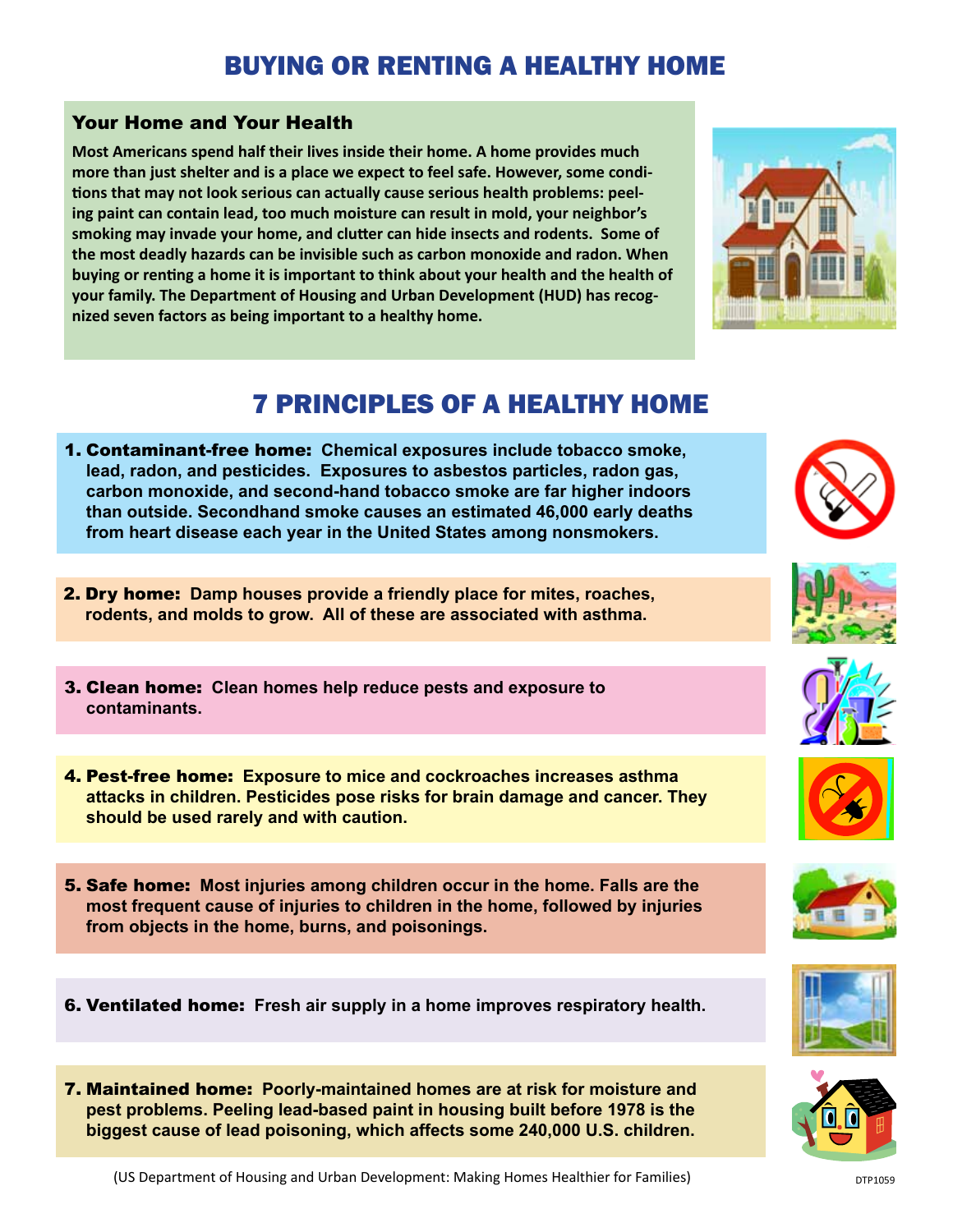## **Healthy Home Checklist**

Is there a hidden health hazard in your home? Use the following checklist to find possible hazards.

| <b>Hazard</b>                                                                                                                                                                                     | <b>Signs of Hazard</b><br><b>Check all that apply</b>                                                                                                                                                                                                                                                                                                                                                           | What you can do                                                                                                                                                                                                                                                                      |
|---------------------------------------------------------------------------------------------------------------------------------------------------------------------------------------------------|-----------------------------------------------------------------------------------------------------------------------------------------------------------------------------------------------------------------------------------------------------------------------------------------------------------------------------------------------------------------------------------------------------------------|--------------------------------------------------------------------------------------------------------------------------------------------------------------------------------------------------------------------------------------------------------------------------------------|
| Second hand smoke -<br>Smoke from the end of a burning<br>cigarette or exhaled by someone<br>smoking can cause asthma, breathing<br>problems and lung cancer<br>Dropped cigarettes can cause fire | Smell of cigarette smoke<br>$\Box$<br>Cigarette butts on the floor<br>$\Box$<br>Drifting smoke from vents,<br>$\Box$<br>windows, doors, or balconies                                                                                                                                                                                                                                                            | <b>Smoking Cessation Hotline</b><br>1-866-NEW LUNG.<br>Rental: Ask for a smokefree apart-<br>ment; be sure it is in the lease.<br>Purchase: If secondhand smoke drifts<br>from neighbors, keep looking.                                                                              |
| Third hand smoke -<br>Residual tobacco smoke that remains<br>after the cigarette is extinguished                                                                                                  | Smell of cigarette smoke in<br>$\Box$<br>carpets, draperies, and other<br>upholsteries                                                                                                                                                                                                                                                                                                                          | Request a smokefree apartment.<br>If buying home: Find home that has<br>not been smoked in. If it has, ask for<br>discount to cover cost of replacing<br>carpet/flooring, window coverings,<br>cleaning, sealing and repainting walls,<br>etc.<br>Do not allow smoking in your home. |
| Radon-<br>A cancer causing radioactive gas                                                                                                                                                        | This area is known to have high<br>$\Box$<br>levels of radon.<br>You cannot see, taste, or smell<br>$\Box$<br>radon                                                                                                                                                                                                                                                                                             | Make sure your home is tested for<br>radon prior to acceptance of property<br>by management or home inspection.<br>If present, do not move in.                                                                                                                                       |
| Carbon Monoxide -<br>A colorless, odorless, tasteless gas<br>that can make you very sick or kill you                                                                                              | Gas and oil furnaces, boilers,<br>$\Box$<br>and water heaters not working<br>properly<br><b>Blocked chimneys</b><br>$\Box$<br>Gas appliances like ovens, stoves,<br>$\Box$<br>or dryers not working properly                                                                                                                                                                                                    | Make sure carbon monoxide detector<br>is working.                                                                                                                                                                                                                                    |
| <b>Fire</b>                                                                                                                                                                                       | Lack of working smoke alarm<br>$\Box$                                                                                                                                                                                                                                                                                                                                                                           | Make sure smoke detector is working.                                                                                                                                                                                                                                                 |
| $\text{Mold}$ -<br>Live fungi that grow on wet or damp<br>surfaces can cause asthma and<br>respiratory problems                                                                                   | Visible mold or mildew<br>$\Box$<br>Musty or moldy odor<br>$\Box$<br>Current or past water damage<br>$\Box$<br><b>Plumbing leak</b><br>$\Box$<br>Roof, basement, or other leak<br>$\Box$<br><b>Rotting wood</b><br>$\Box$<br>Peeling paint<br>$\Box$<br><b>Cracks in plaster</b><br>$\Box$<br>Lack of exhaust fans in shower/<br>$\Box$<br>bathrooms or exhaust fans that<br>vent into the attic or crawl space | Make sure mold is removed and the<br>source of moisture is fixed.<br>Have landlord or seller fix leaks before<br>you move in.<br>Keep house well ventilated.<br>Make sure exhaust fans go to the<br>outside rather than into the attic or<br>crawl space.                            |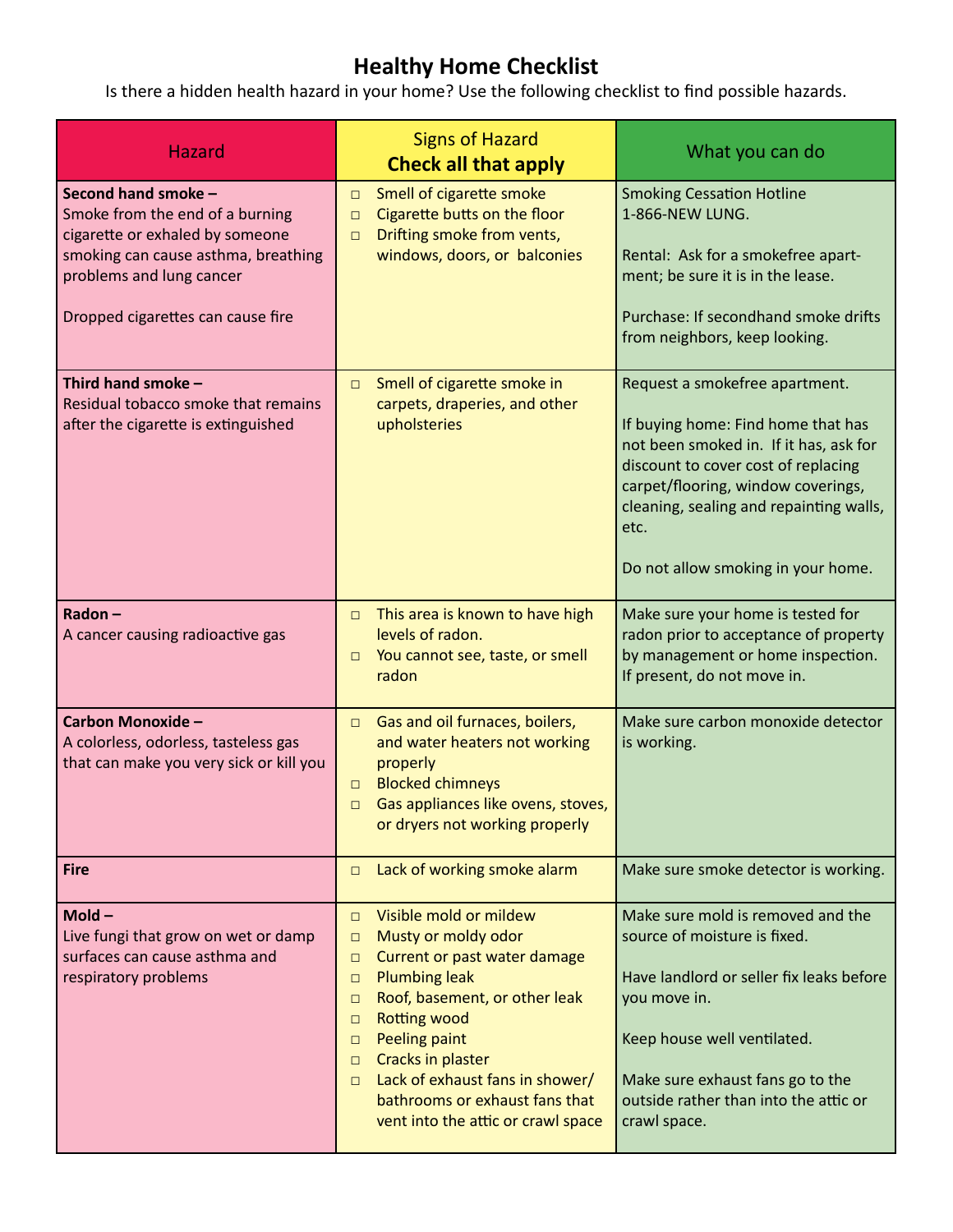| <b>Hazard</b>                                                                        | <b>Signs of Hazard</b><br><b>Check all that apply</b>                                                                                                                                                                                                                                                                                                                                                                                                                                                                                                                                                                      | What you can do                                                                                                                                                                                                                                                                                                                                                                                                                                                                                                                                                                                                                                                                                                         |
|--------------------------------------------------------------------------------------|----------------------------------------------------------------------------------------------------------------------------------------------------------------------------------------------------------------------------------------------------------------------------------------------------------------------------------------------------------------------------------------------------------------------------------------------------------------------------------------------------------------------------------------------------------------------------------------------------------------------------|-------------------------------------------------------------------------------------------------------------------------------------------------------------------------------------------------------------------------------------------------------------------------------------------------------------------------------------------------------------------------------------------------------------------------------------------------------------------------------------------------------------------------------------------------------------------------------------------------------------------------------------------------------------------------------------------------------------------------|
| $lead$ –<br>Toxic metal that can cause learning<br>and behavior problems in children | In Homes Built before 1978<br>Peeling and chipping paint<br>$\Box$<br>Sloppy repair/paint jobs<br>$\Box$                                                                                                                                                                                                                                                                                                                                                                                                                                                                                                                   | Ask for a lead report from the<br>landlord or real estate agent. Have<br>the landlord or seller make needed<br>repairs.                                                                                                                                                                                                                                                                                                                                                                                                                                                                                                                                                                                                 |
| Asbestos-<br>Fibers that can cause lung cancer<br>when inhaled                       | Homes built prior to 1990<br>Vermiculite insulation*<br>$\Box$<br>*Vermiculite is a natural mineral<br>that when heated expands into a<br>light, airy absorbent, fire retardant,<br>odorless material ideal for insulating<br>and gardening uses. From 1919-1990<br>approximately 70% came from a mine<br>in Libby, Montana and was marketed<br>under the name "Zonolite." This mine<br>also contained an asbestos deposit<br>which contaminated the vermiculite<br>typically used in insulation at the<br>time.<br>Visit the EPA's website for more<br>information:<br>http://www.epa.gov/asbestos/pubs/<br>vermfacts.pdf | Steps to take if you have vermiculite<br>insulation:<br>Leave vermiculite insulation<br>undisturbed in your attic or in<br>your walls.<br>Do not store boxes or other<br>$\overline{a}$<br>items in your attic if it contains<br>vermiculite insulation.<br>Do not allow children to play<br>$\blacksquare$<br>in an attic with vermiculite<br>insulation.<br>Do not attempt to remove the<br>insulation yourself.<br>Hire a professional asbestos<br>$\overline{a}$<br>contractor if you plan to remodel<br>or conduct renovations that<br>would disturb the vermiculite in<br>your attic or walls to make sure<br>the material is safely handled<br>and/or removed.<br>http://www.epa.gov/asbestos/pubs/<br>verm.html |
| $Pests -$<br>Cockroaches, flies, rats, mice                                          | Holes, cracks, gaps where pests can<br>creep in such as:<br><b>Torn screens</b><br>$\Box$<br><b>Broken windows</b><br>$\Box$<br><b>Dirty countertops</b><br>$\Box$<br><b>Plumbing leaks</b><br>$\Box$<br><b>Roof leaks</b><br>$\Box$<br><b>Evidence of pests</b><br>Cockroaches<br>$\Box$<br>Dry rodent droppings<br>$\Box$                                                                                                                                                                                                                                                                                                | Have landlord or seller repair any<br>cracks and crevices.<br>If rental: does landlord use integrated<br>pest management? (a method that<br>reduces pesticide use)<br>http://www.ipm.ucdavis.edu/<br><b>GENERAL/whatisipm.html</b><br>If purchase: review termite inspection<br>report.                                                                                                                                                                                                                                                                                                                                                                                                                                 |